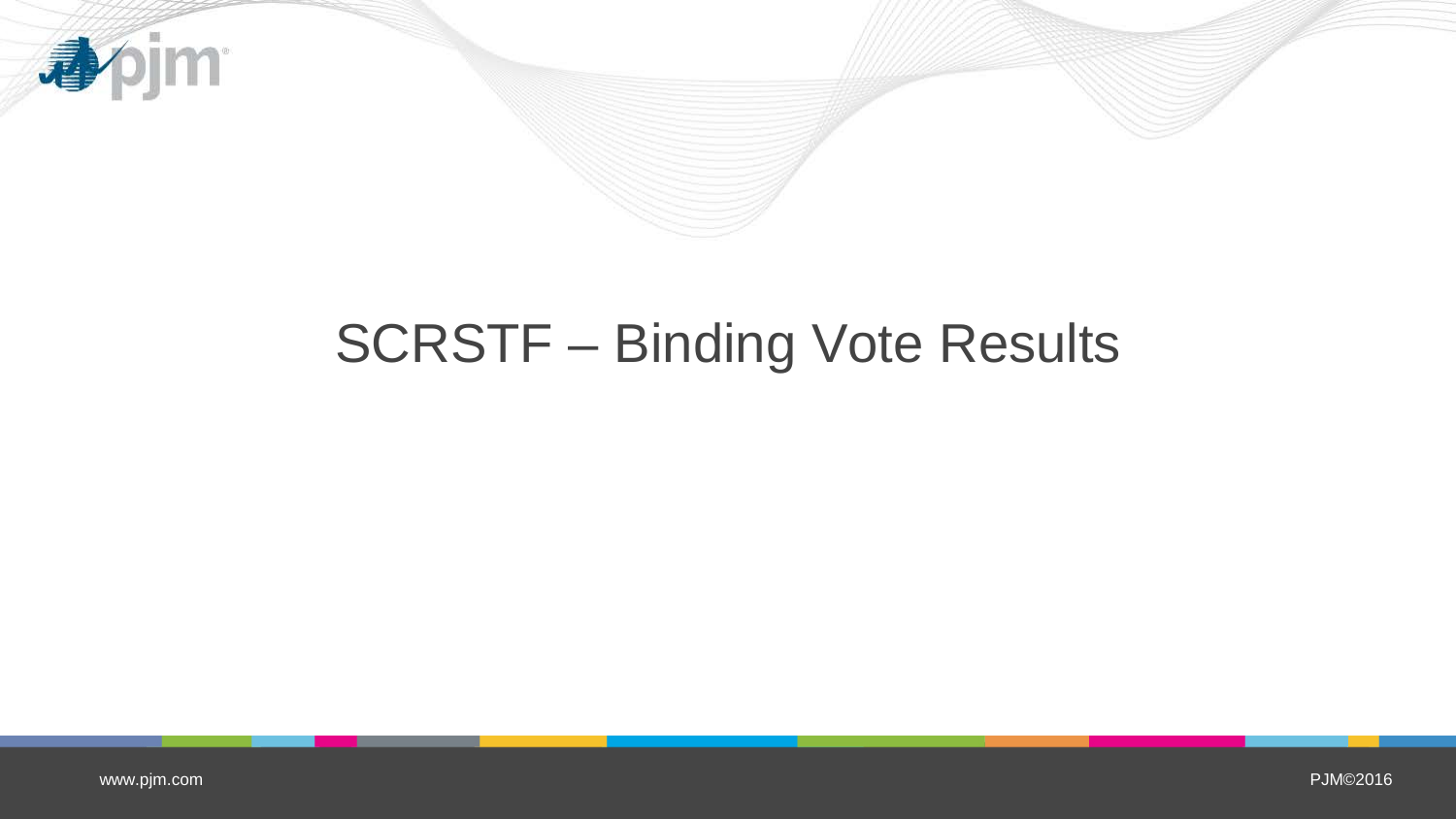

Data Summary

- Total unique responders: 34
- Total Companies represented: 190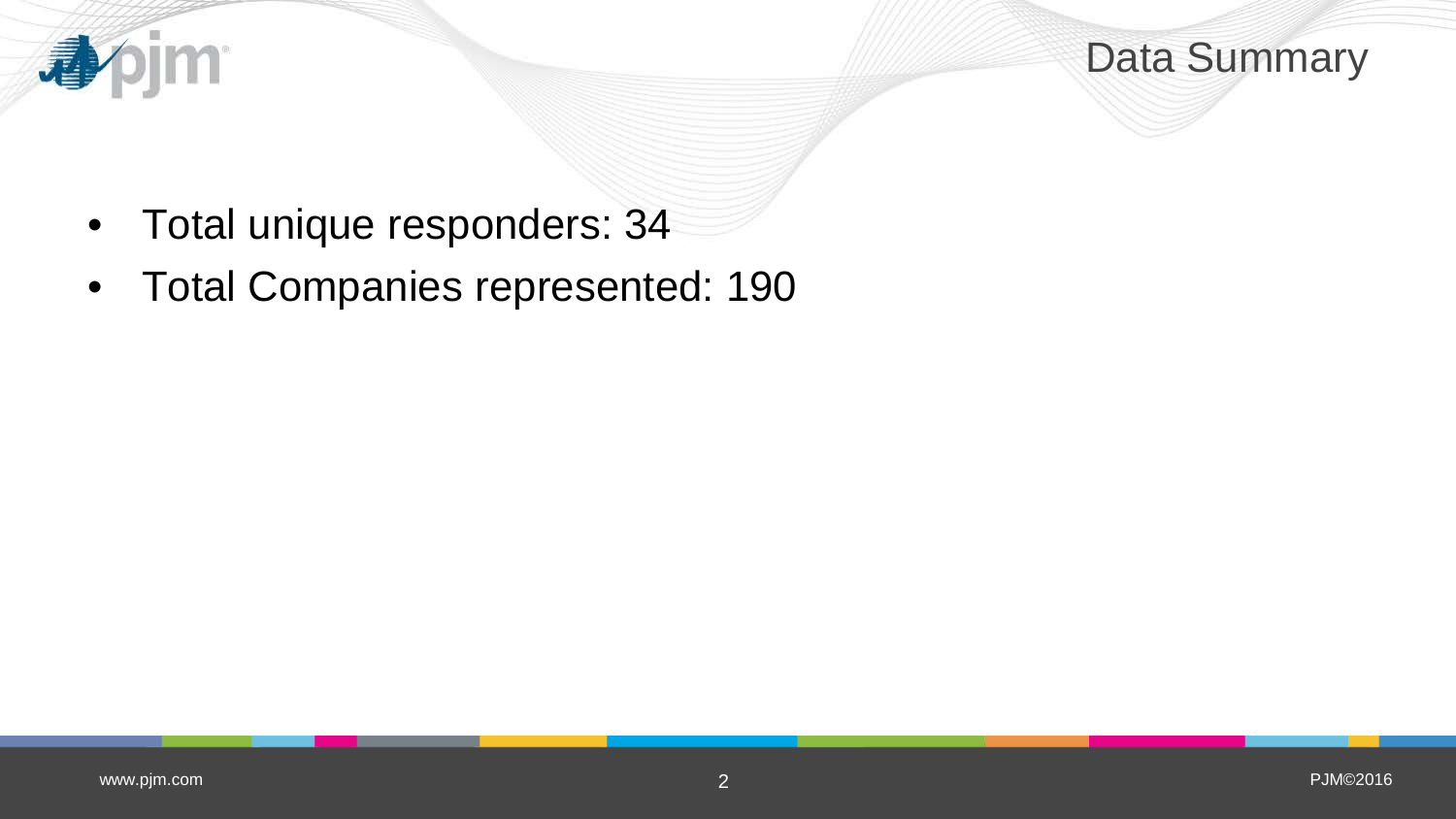

# Proposal A (Aggregation and Seasonal Offers proposal)

| Do you support Proposal A?<br>(Aggregation and Seasonal Offers) | #   | %       |  |
|-----------------------------------------------------------------|-----|---------|--|
| Yes                                                             | 61  | 32.11%  |  |
| <b>No</b>                                                       | 129 | 67.89%  |  |
| <b>Abstain</b>                                                  | 0   | 0.00%   |  |
|                                                                 |     |         |  |
| <b>Total</b>                                                    | 190 | 100.00% |  |

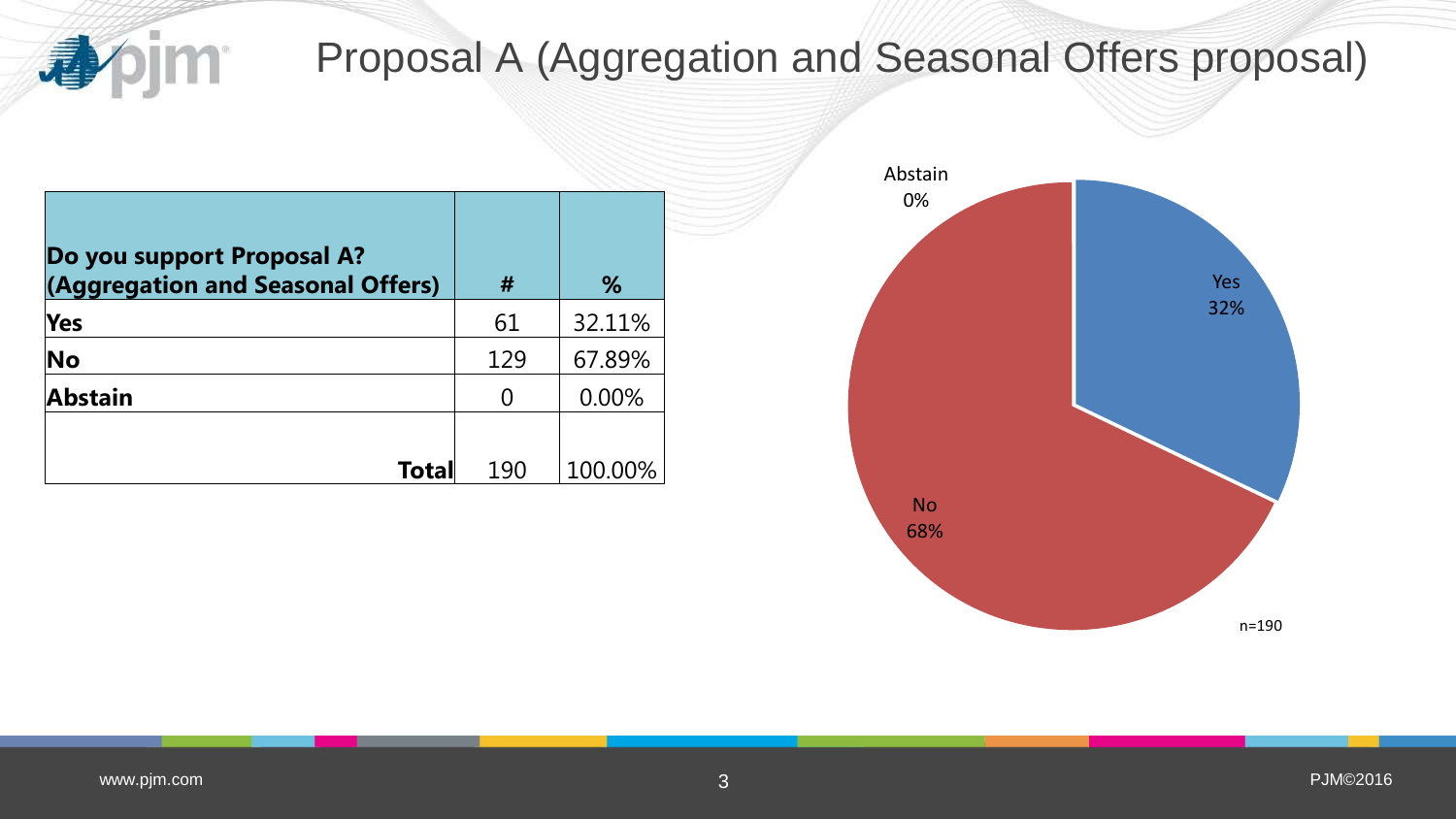bjm<sup>.</sup> 重

# **Proposal C (Winter Performance Equivalent, WIPEs)**

| Do you support Proposal C? (Winter<br><b>Performance Equivalent/ WIPEs)</b> | #   | %       |
|-----------------------------------------------------------------------------|-----|---------|
| <b>Yes</b>                                                                  | 40  | 21.05%  |
| No                                                                          | 141 | 74.21%  |
| <b>Abstain</b>                                                              | 9   | 4.74%   |
| Total                                                                       | 190 | 100.00% |

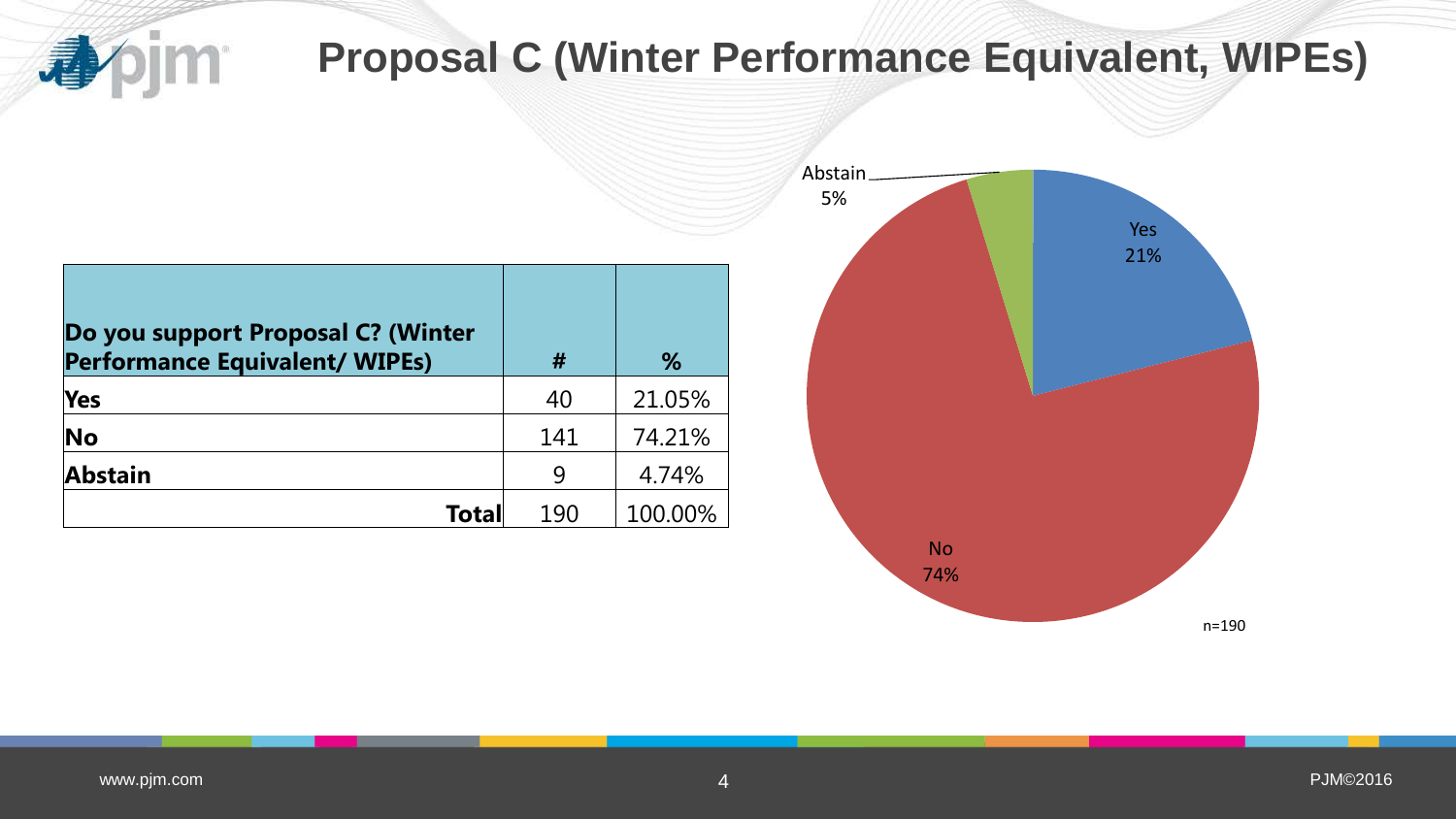

### **Proposal D (Base Capacity extension)**

| Do you support Proposal D? (Base<br><b>Capacity extension)</b> | #   | %       |
|----------------------------------------------------------------|-----|---------|
| <b>Yes</b>                                                     | 82  | 43.16%  |
| No                                                             | 108 | 56.84%  |
| <b>Abstain</b>                                                 |     | 0.00%   |
| <b>Total</b>                                                   | 190 | 100.00% |

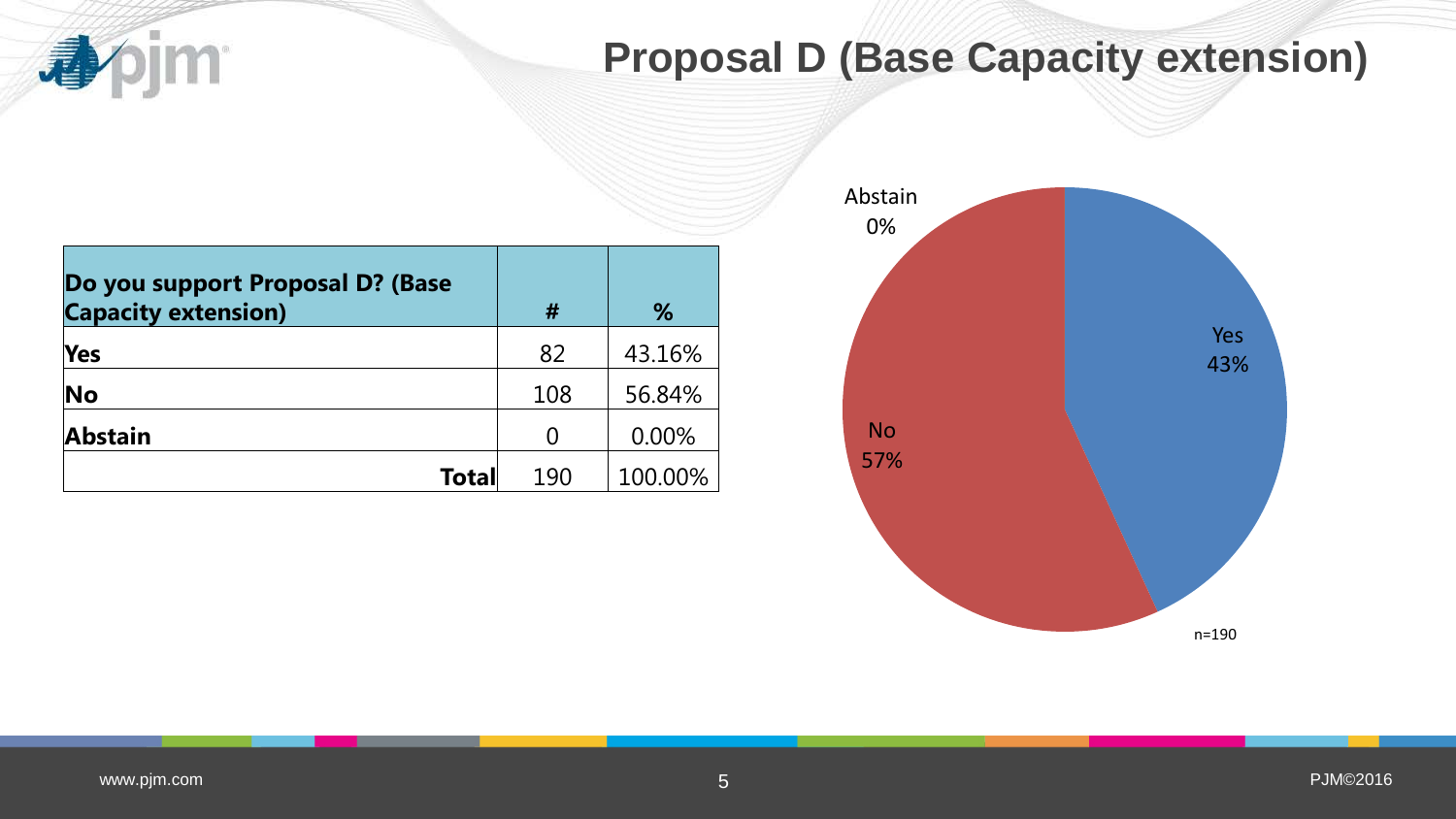

#### **Proposal E (Capacity Performance Demand Response using FSL)**

| Do you support Proposal E? (Capacity<br><b>Performance Demand Response using</b><br><b>FSL)</b> | #   | %       |
|-------------------------------------------------------------------------------------------------|-----|---------|
| Yes                                                                                             | 32  | 16.84%  |
| No                                                                                              | 146 | 76.84%  |
| <b>Abstain</b>                                                                                  | 12  | 6.32%   |
| Totall                                                                                          | 190 | 100.00% |

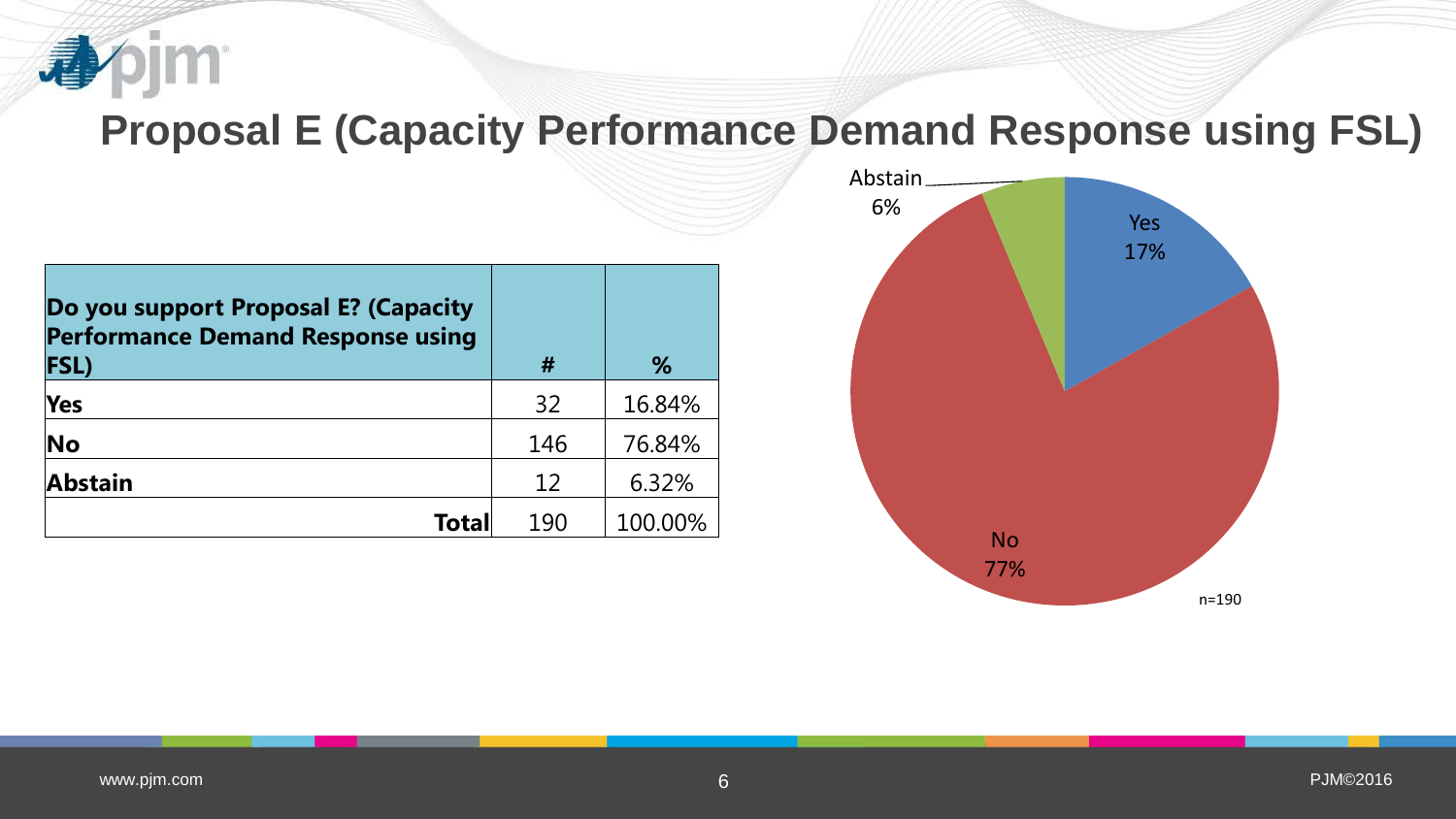bjm<sup>.</sup> 尋

# **Proposal F (Proposal A + balancing ratio changes)**

| Do you support Proposal F?<br>[Aggregation and Seasonal Offers<br>(proposal A) + Balancing ratio<br>changes] | #   | %       |
|--------------------------------------------------------------------------------------------------------------|-----|---------|
| <b>Yes</b>                                                                                                   | 63  | 33.16%  |
| No                                                                                                           | 124 | 65.26%  |
| <b>Abstain</b>                                                                                               | 3   | 1.58%   |
| Total                                                                                                        | 190 | 100.00% |